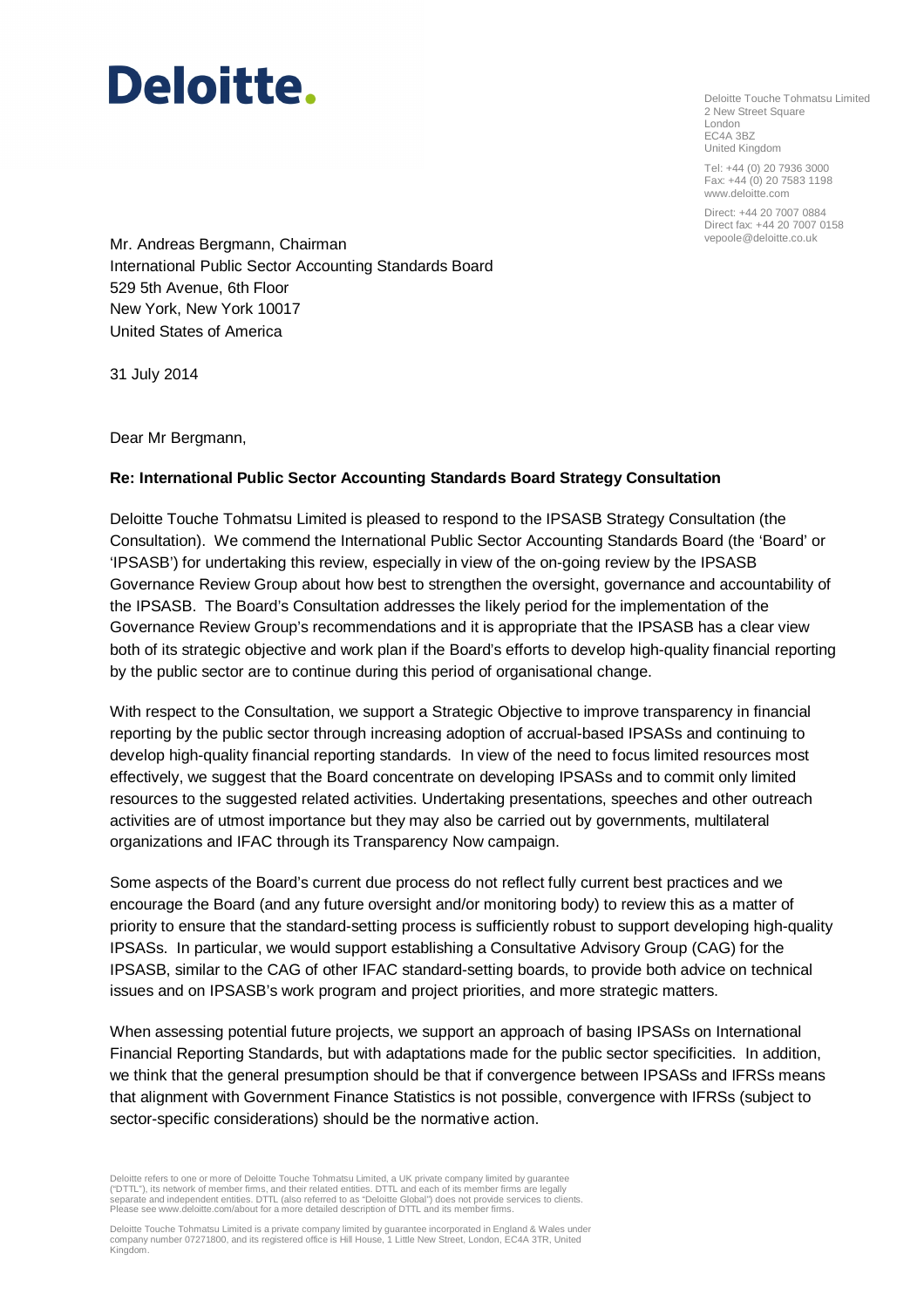

Our detailed responses to the invitation to comment questions are included in the Appendix to this letter.

If you have any questions concerning our comments, please contact Frans Van Schaik in Rotterdam at +31 882 881 357, or Veronica Poole in London at +44 20 7007 0884.

Yours sincerely

Frans Van Schaik Veronica Poole Global Leader Global IFRS Leader Public Sector Accounting & Auditing

Arle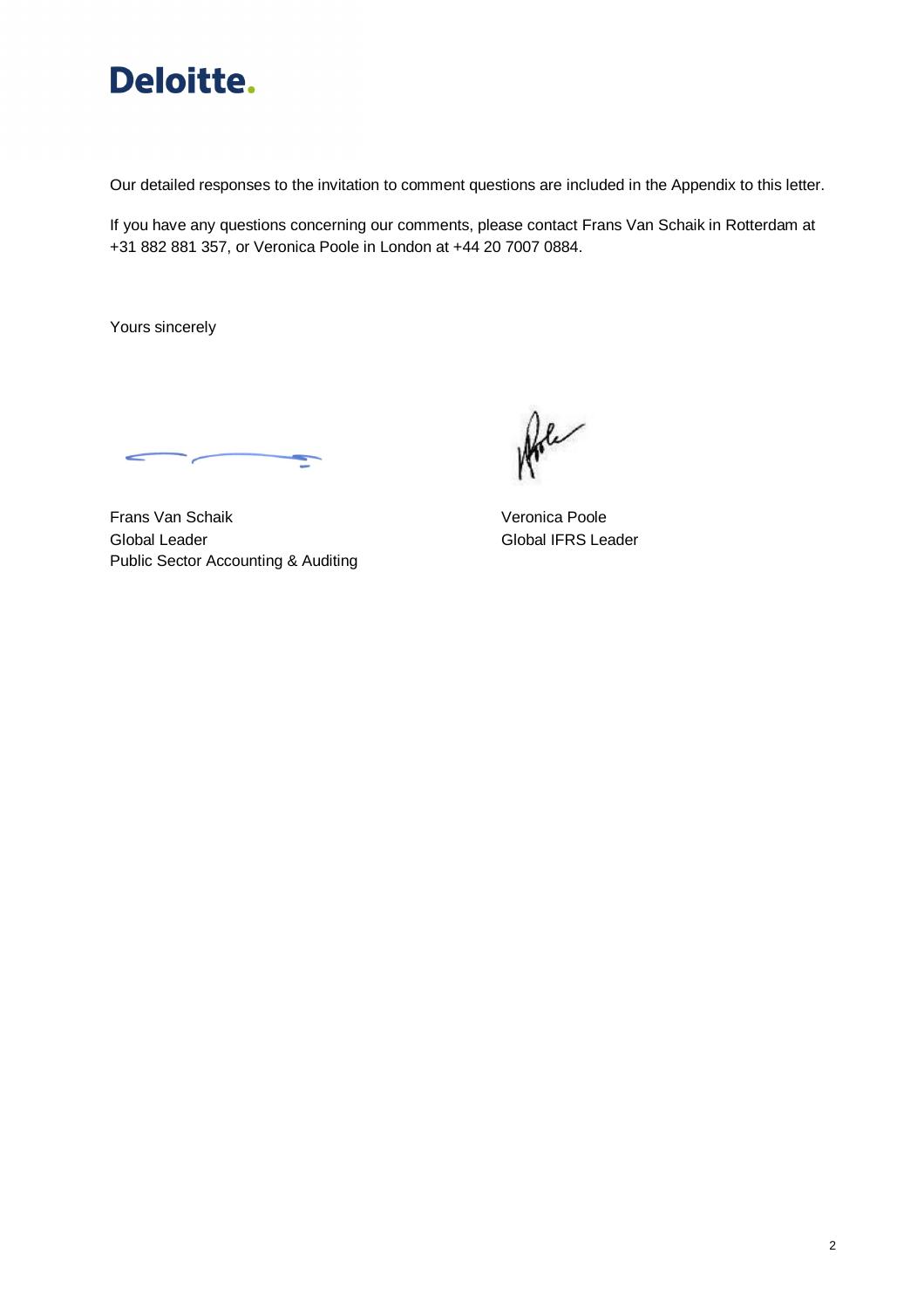### **Appendix**

### **Developing the IPSASB's Strategy**

1. Do you agree with the IPSASB's tentative view on its strategic objective for the period from 2015 forward? If not, how should it be revised?

We agree that the sovereign debt crisis emphasised that there is an urgent need to strengthen the quality and credibility of financial management and financial reporting by governments around the world. Sovereign issuers are major participants in public capital and debt markets and should provide information that is prepared using high-quality accounting standards and is comparable across governments. The work of IPSASB to develop high-quality accounting standards for the public sector that serve the objectives of financial reporting by public sector entities in public capital and debt markets, providing information about the entity that is useful for accountability and decisionmaking purposes, is an integral part of meeting this need.

Transparent and credible reporting contributes to global fiscal (and financial) stability and should assist citizens and lenders in holding governments accountable for the resources committed to them. Consequently, we support a Strategic Objective to improve transparency in financial reporting by the public sector through increasing adoption of accrual-based IPSASs and continuing to develop highquality financial reporting standards. Improving financial management should also result from the discipline established by reporting under accrual-based IPSASs.

2. Do you think that the two outcomes identified are appropriate for achieving the strategic objective? If not, what outcomes do you think are more appropriate?

We agree with the strategic outcomes identified by the Board. However, until the Board's governance and oversight arrangements are reformed as a result of the IPSASB Governance Review Group's recommendations, we suggest that the IPSASB prioritise the first outcome: an "improved ability of public sector entities to reflect the…economic reality of their finances as well as of stakeholders to understand."

We do not think any system of accounting and financial reporting can ever show the 'full economic reality' of a reporting entity (private sector or public sector). What is important is that accounting and financial reporting present fairly the economic phenomena that they purport to present.

At present, until such time as a complete set of accrual-based IPSASs is achieved and given that the Board's resources are limited, we think that raising awareness of IPSASs through presentations, speeches and other outreach activities should not be a priority of the Board at this time. Preparers (governments), in particular, are best placed to demonstrate the benefits of adopting IPSASs both to their constituents and to other governments. Multilateral agencies such as the World Bank, the IMF, and the OECD play an important role in raising awareness of IPSASs, as does IFAC through its Transparency Now campaign.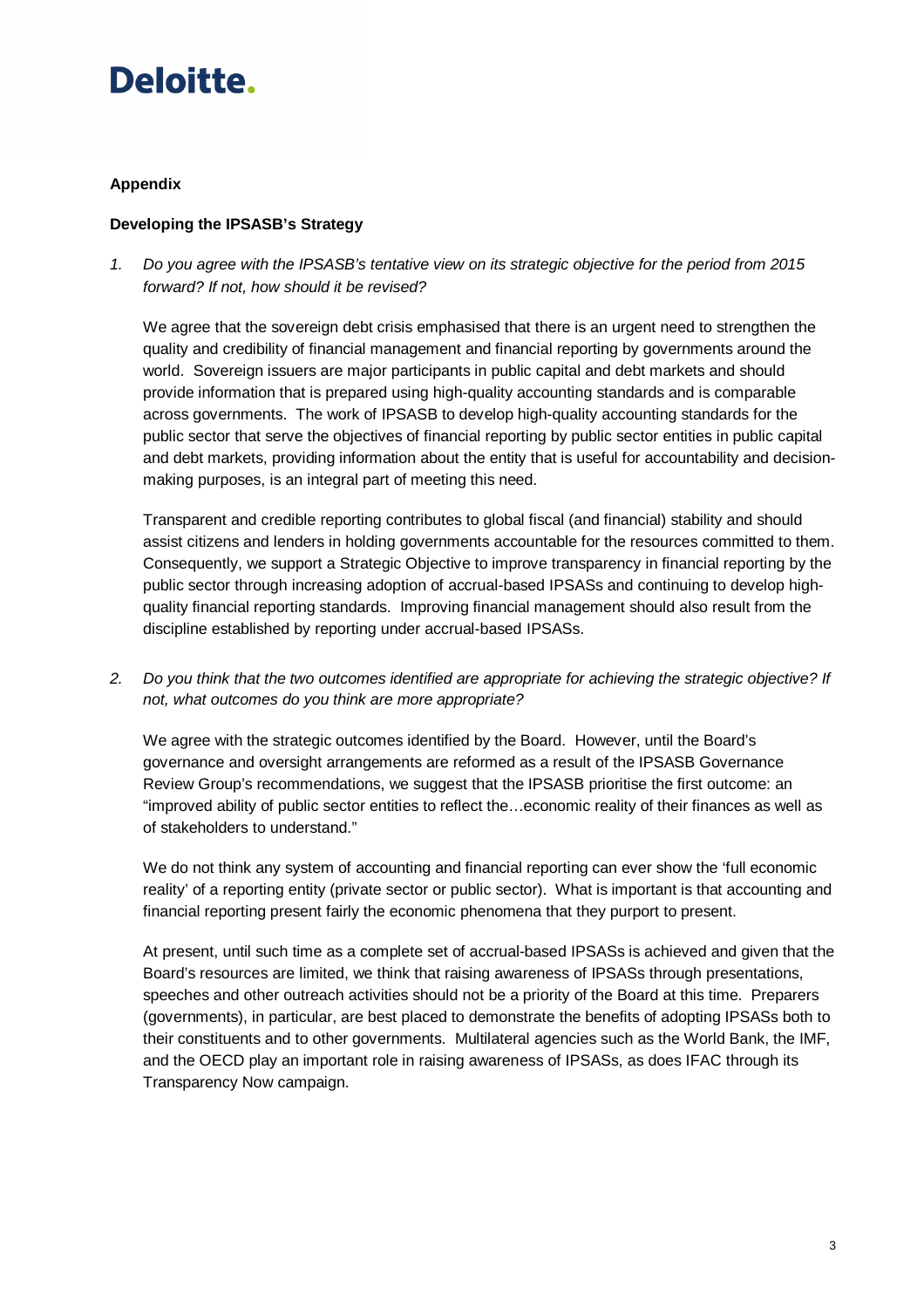3. Do you think that the outputs identified will assist in achieving the outcomes? If not, what outputs do you think the IPSASB should focus on?

Consistently with our view on outcomes, we support the outputs in general, but suggest that the Board concentrate on developing high-quality financial reporting standards (which might include, for a transitional period, the cash basis IPSASs). In particular, the Board should ensure that as an IPSAS is developed or amended, it is based on IFRSs but with adaptations made only for public sector specificities. Any differences between an IPSAS and a related IFRS should be transparent and discussed in the IPSAS's basis for conclusions.

Although the IPSASs now for the first time are approaching a comprehensive set of accrual-based accounting standards underpinned by a robust conceptual framework, much time-consuming standard-setting work remains to be done. Whilst undertaking presentations, speeches and similar activities is important, governments, multilateral organizations and IFAC through its Transparency Now campaign should play a more prominent role the IPSASB itself in this type of activity.

We encourage the Board to devote much of its outreach activity to support its standard-setting activity. Recent experience from the IFRS Foundation and the International Accounting Standards Board has demonstrated that the quality of standards can benefit significantly from a properly planned and executed outreach strategy throughout the development and implementation of a standard.

4. What changes to feedback mechanisms should the IPSASB make to ensure it is fully informed about the views of its stakeholders?

We encourage the Board to make improvements to its current due process to reflect current best practices for an international public interest standard setter. Consequently, we encourage the Board (and any future oversight and/or monitoring body) to review the due process as a matter of priority to ensure that the standard-setting process and related oversight is sufficiently robust to support the development of high-quality IPSASs.

In comments to the IPSASB Governance Review Group, we supported in particular establishing a Consultative Advisory Group (CAG) for the IPSASB, similar to the CAG of other IFAC standardsetting boards, to provide both advice on technical issues and on IPSASB's work program and project priorities, and more strategic matters. The initial membership of the CAG might include IPSASB's current Observers. In addition, we encourage greater involvement in IPSASB's standardsetting activities by those with experience of financial reporting in the public sector at the highest level, such as senior civil servants or CEOs/ CFOs of public sector agencies.

We think that the Board's due process could be improved through the use of consultation or discussion papers as the initial due process step particularly in areas in which specific public sector solutions are sought and departures from IFRSs are contemplated. Such a step would enable stakeholders to provide input, insight and potential solutions at an early stage, which could make the development of a standard more efficient.

Further, we think that the Board has an opportunity to increase the acceptance and adoption of IPSASs through the use of public roundtables and similar targeted outreach activities as part of its due process. Such meetings can identify issues and explore potential alternatives in a much more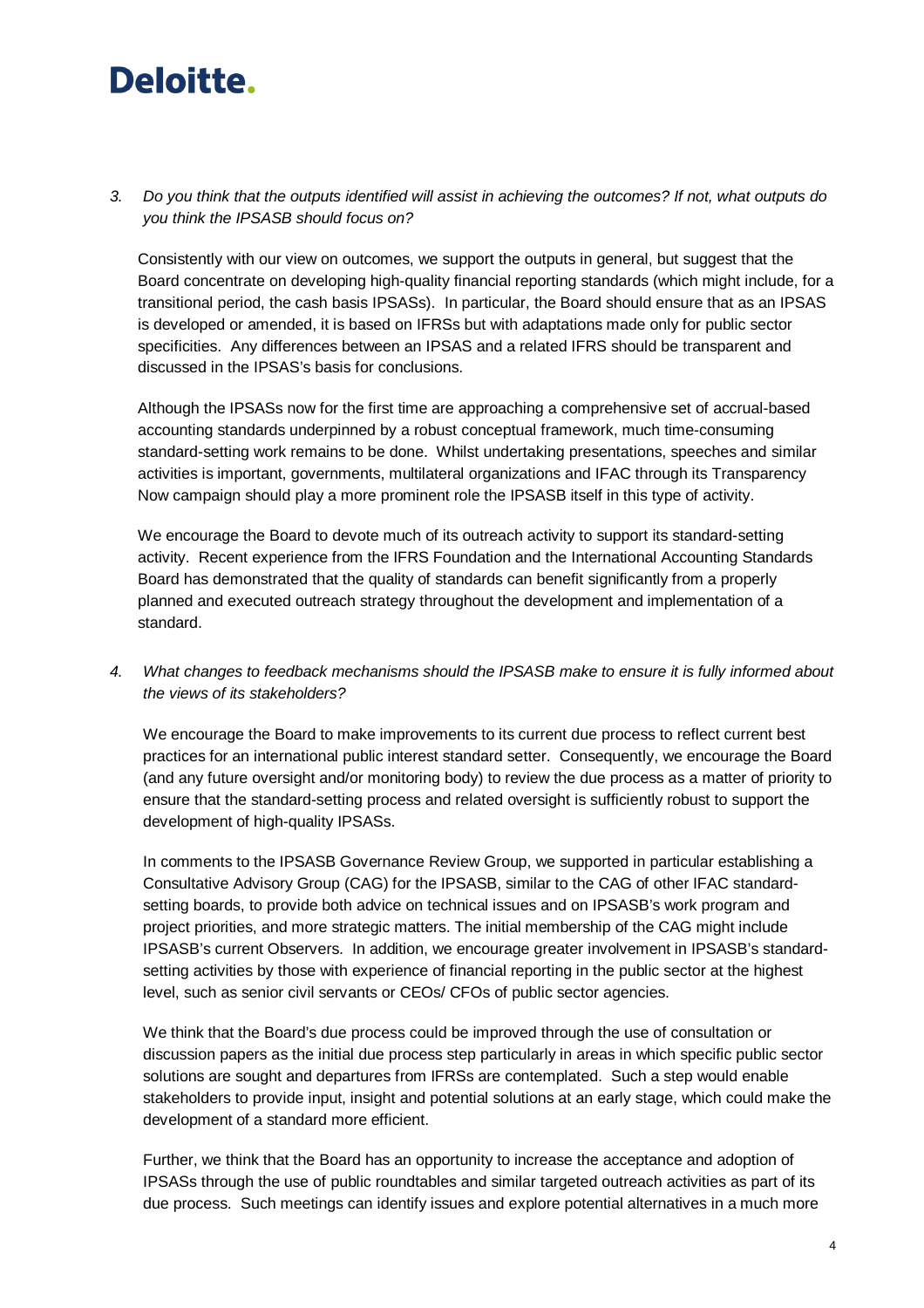

effective way than comment letters. They can also bring together different constituents so that each may understand the others' positions and concerns.

Finally, we suggest that the Board explore establishing mechanisms for assessing whether an IPSAS has achieved what was intended when the Board issued the Standard. Such postimplementation reviews can identify matters that need amendment or further implementation guidance, or were not anticipated when the standard was issued. In addition, such reviews provide useful information on how the standard is operating in reality.

#### **Assessing potential projects**

5. Do you agree with the five key factors the IPSASB considers in deciding to initiate a project and assessing its priority? Are there other factors you think should be considered?

We agree that the following factors should be considered when deciding to initiate a standard-setting project and assessing its relative priority:

- Significance for the public sector
- Urgency of the issue
- Gaps in IPSASs or Recommended Practice Guidelines
- Convergence with International Financial Reporting Standards, subject to public sector specificities
- Alignment with economic and statistical reporting, such as IMF's Government Finance Statistics Manual (GFSM).

We note that GFS and IPSASs have different objectives and that these differences 'result in some fundamental differences on how and what is reported' (Government Finance Statistics Manual 2014, section A6.12). We think it would be useful for the Board to develop a document that explains the objective of transparent financial reporting and how and why that objective differs from a statistical accounting approach.

With respect to convergence with IFRSs, we think that the differences between IPSAS and IFRS should be kept to a minimum by maintaining its current policy of only deviating from IFRS for publicsector specific reasons. These deviations should be transparent and discussed in the Basis for Conclusions. We think that the general presumption should be that if convergence between IPSASs and IFRSs means that alignment with GFS is not possible, convergence with IFRSs (subject to sector-specific considerations) should be the normative action. Transparency about differences between an IPSAS and GFS can be provided by identifying and explaining any such differences in the basis for conclusions, which would allow users to assess the effect of such differences.

The relationship between financial information provided under IPSASs and GFS can be explained through a reconciliation or similar supplementary disclosure, which would assist users in understanding the relationship between the two sets of financial information.

These suggestions are consistent with the Board's proposed strategic objective, which is focused on delivering 'credible and transparent financial reporting' in the public interest (Consultation, p. 10). IPSASs are oriented to evaluating financial performance and position, the stewardship and accountability of government and government entities, and reporting to public capital and debt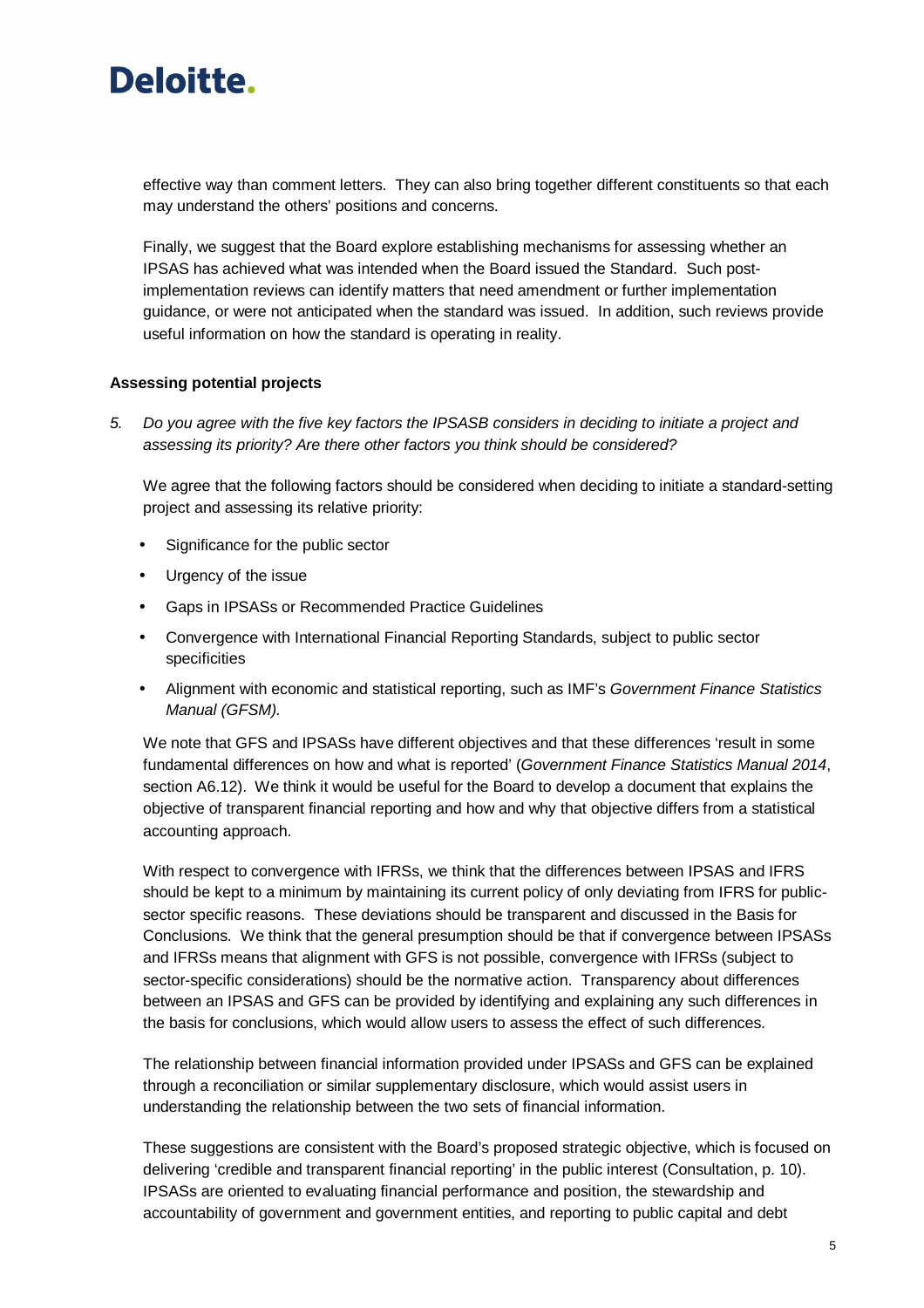

markets. The interests of the users of financial information prepared in accordance with IPSASs should have priority over national and regional statistical information.

We support the on-going effort of the IPSASB to ascertain the nature and extent of differences between IPSASs and the statistical bases. In particular, evidence arising from this analysis will inform any decisions about whether there is scope to reduce or harmonise differences identified between IPSASs and the statistical bases.

#### **Considering existing commitments**

6. Do you think the Cash Basis IPSAS is a valuable resource in strengthening public finance management and knowledge globally by increasing the adoption of accrual-based IPSASs?

Ideally, governments should report on an accruals basis, but we acknowledge that the Board's Cash Basis IPSAS is a helpful first step for governments seeking to adopt accrual-based IPSASs. On that basis, we support maintaining the Cash Basis IPSAS as a transitional measure. In our view, the Cash Basis IPSAS should include a clear statement ('health warning') indicating that the IPSASB considers compliance with the Cash Basis IPSAS just an intermediate step towards the implementation of the accrual-based IPSASs.

7. Of the three options identified in relation to the Cash Basis IPSAS, which would you recommend the IPSASB select? Please provide the rationale for your recommendation.

Consistently with our response to Question 6, the considerable number of governments currently implementing the Cash Basis IPSAS warrants retaining this standard as a transitional measure. However, we encourage the Board to consider whether a 'sunset provision' is required for this Standard. In addition, we encourage the Board to consider developing a programme to encourage governments to move from Cash Basis IPSASs to full accrual-based IPSAS.

Given the active usage of the Cash Basis IPSAS, were the Board to withdraw the standard now, it might discourage governments from adopting accrual basis IPSASs. We note that the Cash Basis IPSAS contains valuable public sector-specific guidance on the reporting of cash flows which might ultimately be integrated into IPSAS 2 Cash flow statements making IPSAS 2 a more public sectorspecific than at present.

The multilateral and bilateral donor community might be approached to fund a review and possible amendment of the Cash Basis IPSAS. Using a Task Force, following directions from the Board, could reduce the time commitment of the Board.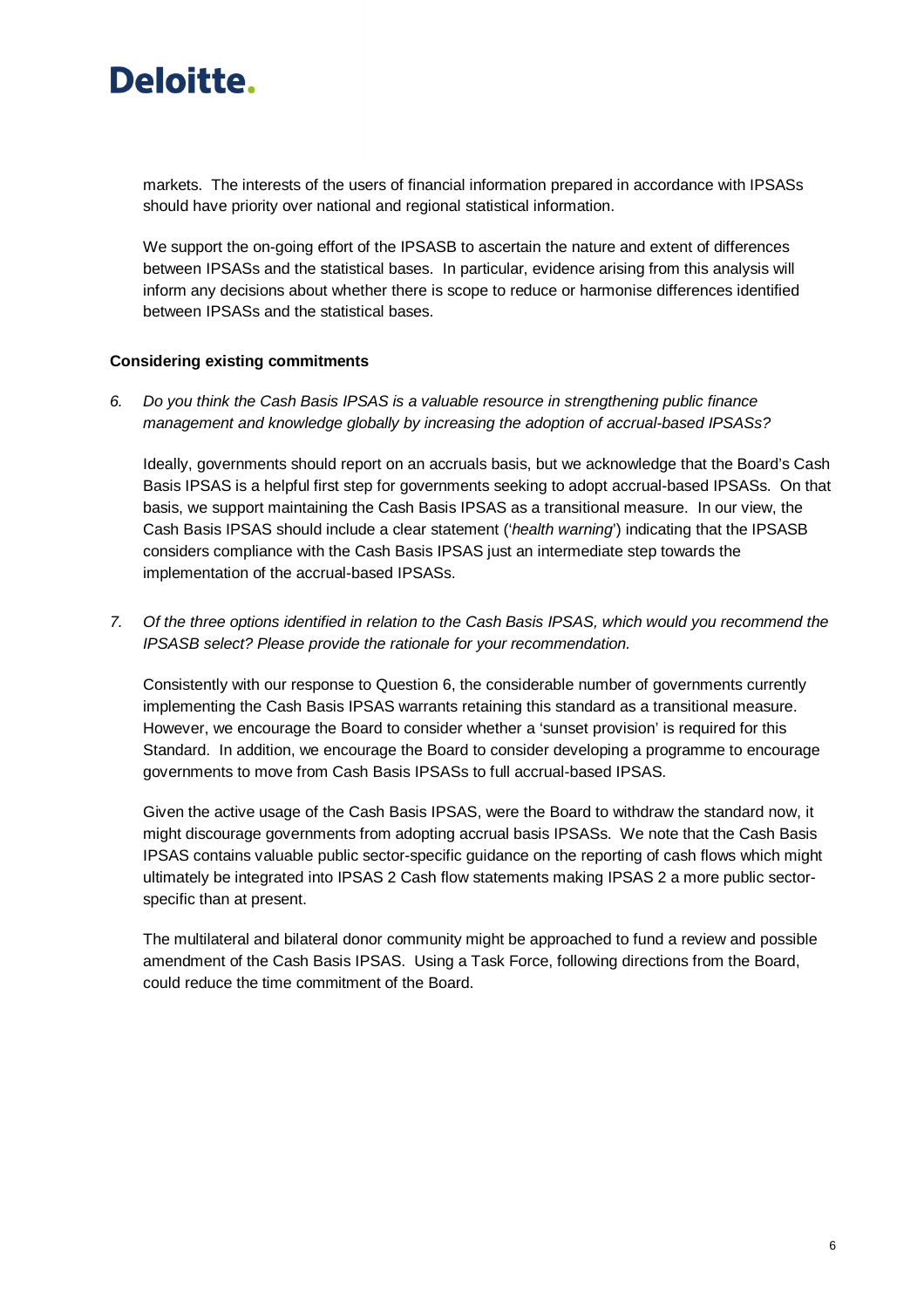## **Potential new projects**

8. Considering the various factors and constraints, which projects should the IPSASB prioritize and why? Where possible please explain your views on the description and scope of the project.

In our view, the IPSASB should prioritise the following accounting issues relating to aligning IPSASs with the relevant **IFRSs**:

- Social benefits. Although public sector expenditure on social benefits is often significant, the IPSASB has not been able to issue guidance on how to account for them and what disclosure to include in IPSAS-compliant financial statements.
	- The significance of social benefits to many governments and related agencies suggests strongly that accounting guidance is necessary. The impending completion of the IPSAS Conceptual Framework should provide a suitable trigger for adding this topic to the Board's technical agenda with suitable priority.
	- Any IPSAS on social benefits should explicitly include national social security pension schemes. Such a standard is necessary and consistent with the Board's proposed strategic objective. A majority of citizens contribute to these schemes, and it is incumbent on governments to demonstrate accountability for the contributions they have received from their citizens and the pension promises they have made to them.
- Completion of the revision to IPSASs 6-8. We encourage the Board to complete the revision of IPSASs 6-8 and their efforts to align these standards as far as possible with the equivalent IFRSs 10-12. Departures from the principles in the IFRSs should be public sector-specific, transparent and discussed thoroughly in the Basis for Conclusions. In our view, without robust consolidation standards in place, it is not possible to achieve a fair presentation of public sector finances.
- Public sector combinations. We encourage the Board to continue the project to develop standards on accounting and reporting public sector combinations, and to build upon the experience of jurisdictions that have IFRS-based public sector reporting standards that address such combinations in place.
- Emission Trading Schemes. We encourage the IPSASB to consider cooperating with the IASB on this topic, so that a standard (or standards) can be issued for both private and public sectors. Many of the issues facing the two Boards (particularly with respect to preparer/ participants) will be the same and the Boards would benefit from shared insights and perspectives.

In addition, the IPSASB should prioritise the following accounting issues relating to 'non-exchange transactions.' Non-exchange transactions are important for public sector entities, both in number and in amounts.

- Expenses from grants. Public sector entities transfer large amounts of money and other assets to other parties (including lower levels of government) and report these transfers in different ways because of a lack of guidance from IPSASB. The nature and extent of these transfers and the accountability of both grantors and recipients would be enhanced were the IPSASB to develop guidance. This would not only improve transparency and comparability, it would also respond to the suggestions from significant constituents of IPSASB to address the issue.
- Revenue from non-exchange transactions (IPSAS 23). The recently issued IFRS 15 on revenue provides a suitable trigger for the IPSASB to consider revisiting this controversial